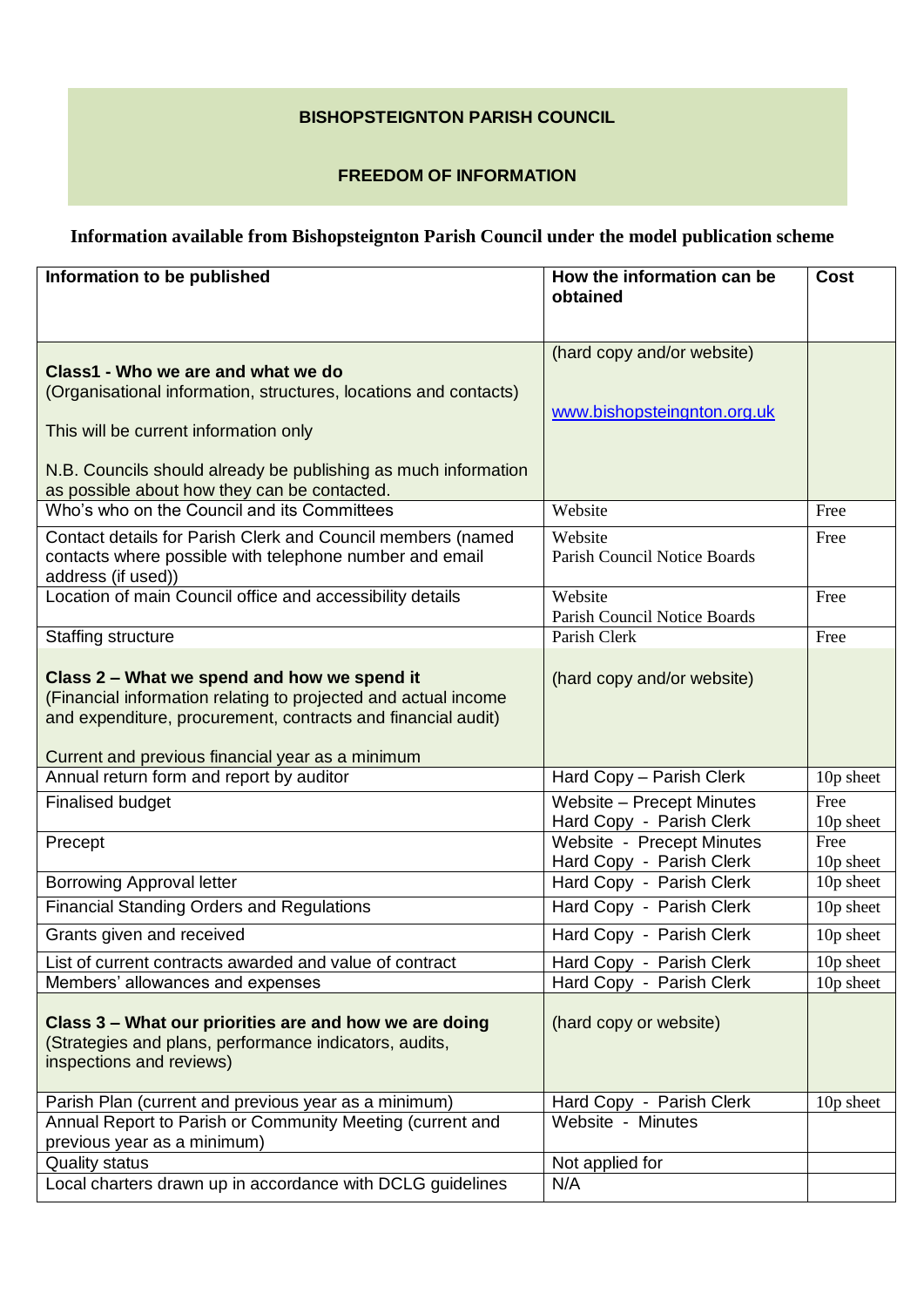| Class 4 - How we make decisions                                                                                                                                                                                                                                                                                                                                                                                                                                | (hard copy or website)                                                                                                                                               |                                                                            |
|----------------------------------------------------------------------------------------------------------------------------------------------------------------------------------------------------------------------------------------------------------------------------------------------------------------------------------------------------------------------------------------------------------------------------------------------------------------|----------------------------------------------------------------------------------------------------------------------------------------------------------------------|----------------------------------------------------------------------------|
| (Decision making processes and records of decisions)                                                                                                                                                                                                                                                                                                                                                                                                           |                                                                                                                                                                      |                                                                            |
| Current and previous council year as a minimum                                                                                                                                                                                                                                                                                                                                                                                                                 |                                                                                                                                                                      |                                                                            |
| Timetable of meetings (Council, any committee/sub-committee<br>meetings and parish meetings)                                                                                                                                                                                                                                                                                                                                                                   | Website<br><b>Parish Notice Boards</b>                                                                                                                               | Free                                                                       |
| Agendas of meetings (as above)                                                                                                                                                                                                                                                                                                                                                                                                                                 | <b>Website &amp; Notice Boards</b>                                                                                                                                   | Free                                                                       |
| Minutes of meetings (as above) - nb this will exclude information<br>that is properly regarded as private to the meeting.                                                                                                                                                                                                                                                                                                                                      | Website & Parish Council Office<br><b>Notice Board</b>                                                                                                               | Free                                                                       |
| Reports presented to council meetings - nb this will exclude<br>information that is properly regarded as private to the meeting.                                                                                                                                                                                                                                                                                                                               | Hard Copy - Parish Clerk                                                                                                                                             | 10p sheet                                                                  |
| Responses to consultation papers                                                                                                                                                                                                                                                                                                                                                                                                                               | Hard Copy - Parish Clerk                                                                                                                                             | 10p sheet                                                                  |
| Responses to planning applications                                                                                                                                                                                                                                                                                                                                                                                                                             | Website - Minutes<br>Hard Copy - Parish Clerk                                                                                                                        | Free<br>10p sheet                                                          |
| Bye-laws                                                                                                                                                                                                                                                                                                                                                                                                                                                       | N/A                                                                                                                                                                  |                                                                            |
| Class 5 – Our policies and procedures<br>(Current written protocols, policies and procedures for delivering<br>our services and responsibilities)<br><b>Current information only</b>                                                                                                                                                                                                                                                                           | (hard copy or website)                                                                                                                                               |                                                                            |
| Policies and procedures for the conduct of council business:<br>Procedural standing orders<br>Committee and sub-committee terms of reference<br>Delegated authority in respect of officers<br><b>Code of Conduct</b><br>Policy statements                                                                                                                                                                                                                      | Hard copy - Parish Clerk<br>Hard copy - Parish Clerk<br>Hard copy - Parish Clerk<br>Hard copy - Parish Clerk<br>Hard Copy - Parish Clerk<br>Hard copy - Parish Clerk | 10p sheet<br>10p sheet<br>10p sheet<br>10p sheet<br>10p sheet<br>10p sheet |
| Policies and procedures for the provision of services and about<br>the employment of staff:<br>Internal policies relating to the delivery of services<br>Equality and diversity policy<br>Health and safety policy<br>Recruitment policies (including current vacancies)<br>Policies and procedures for handling requests for information<br>Complaints procedures (including those covering requests for<br>information and operating the publication scheme) | Hard copy - Parish Clerk<br><b>Parish Clerk</b><br>Hard copy - Parish Clerk<br><b>Parish Clerk</b><br>As per this schedule                                           | 10p sheet<br>10p sheet                                                     |
| Information security policy                                                                                                                                                                                                                                                                                                                                                                                                                                    |                                                                                                                                                                      |                                                                            |
| Records management policies (records retention, destruction<br>and archive)                                                                                                                                                                                                                                                                                                                                                                                    | <b>Parish Clerk</b>                                                                                                                                                  |                                                                            |
| Data protection policies                                                                                                                                                                                                                                                                                                                                                                                                                                       |                                                                                                                                                                      |                                                                            |
| Schedule of charges ) for the publication of information)                                                                                                                                                                                                                                                                                                                                                                                                      | Website<br>Hard copy - Parish Clerk                                                                                                                                  | Free<br>10p sheet                                                          |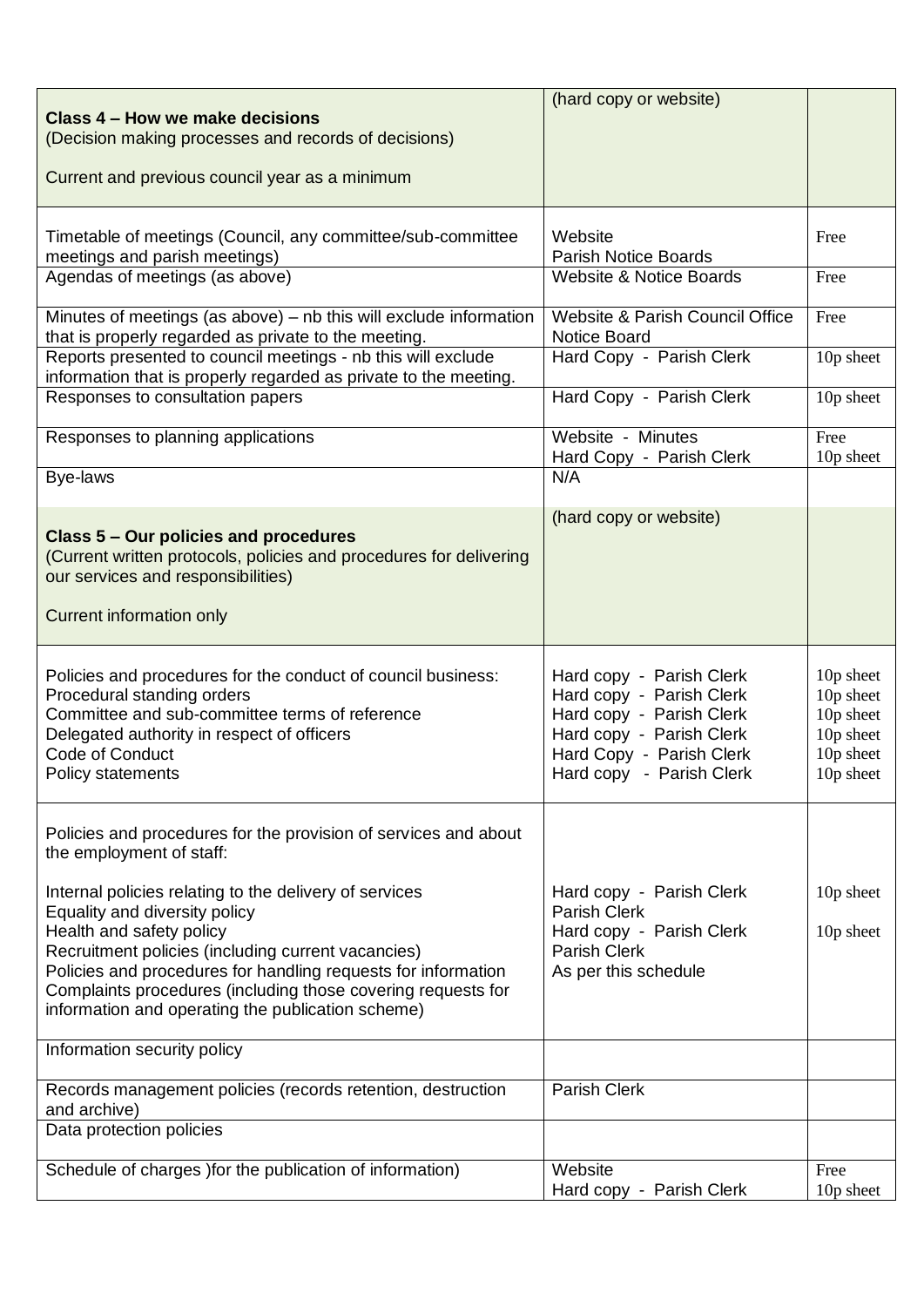| <b>Class 6 – Lists and Registers</b>                                                                                                                                                                | (hard copy or website; some<br>information may only be<br>available by inspection)     |           |
|-----------------------------------------------------------------------------------------------------------------------------------------------------------------------------------------------------|----------------------------------------------------------------------------------------|-----------|
| Currently maintained lists and registers only                                                                                                                                                       |                                                                                        |           |
| Any publicly available register or list (if any are held this should<br>be publicised; in most circumstances existing access provisions<br>will suffice)                                            |                                                                                        |           |
| <b>Asset Register</b>                                                                                                                                                                               | Hard copy - Parish Clerk                                                               | 10p sheet |
| Disclosure log (indicating the information that has been provided<br>in response to requests; recommended as good practice, but<br>may not be held by parish councils)                              |                                                                                        |           |
| Register of members' interests                                                                                                                                                                      | <b>Parish Clerk</b>                                                                    |           |
| Register of gifts and hospitality                                                                                                                                                                   |                                                                                        |           |
| Class 7 - The services we offer<br>(Information about the services we offer, including leaflets,<br>guidance and newsletters produced for the public and<br>businesses)<br>Current information only | (hard copy or website; some<br>information may only be<br>available by inspection)     |           |
| Allotments                                                                                                                                                                                          | N/A                                                                                    |           |
| Burial grounds and closed churchyards                                                                                                                                                               | <b>Parish Clerk</b>                                                                    |           |
| Community centres and village halls                                                                                                                                                                 | N/A                                                                                    |           |
| Parks, playing fields and recreational facilities                                                                                                                                                   | <b>Parish Clerk</b>                                                                    |           |
| Seating, litter bins, clocks, memorials and lighting                                                                                                                                                | <b>Parish Clerk</b>                                                                    |           |
| <b>Bus shelters</b>                                                                                                                                                                                 | Parish Clerk                                                                           |           |
| <b>Markets</b>                                                                                                                                                                                      | N/A                                                                                    |           |
| Public conveniences                                                                                                                                                                                 | <b>Teignbridge District Council</b>                                                    |           |
| Agency agreements                                                                                                                                                                                   | Parish Clerk                                                                           |           |
| A summary of services for which the council is entitled to<br>recover a fee, together with those fees (e.g. burial fees)                                                                            | Hard Copy - Parish Clerk                                                               | 10p sheet |
| <b>Additional Information</b><br>This will provide Councils with the opportunity to publish<br>information that is not itemised in the lists above                                                  |                                                                                        |           |
| Neighbourhood Plan information                                                                                                                                                                      | Website                                                                                | Free      |
| <b>Village Design Statement</b>                                                                                                                                                                     | <b>TDC Website</b>                                                                     | Free      |
| Doctors Surgery Working Group information                                                                                                                                                           | Website                                                                                | Free      |
| <b>Bishopsteignton Enhancement Group</b>                                                                                                                                                            | Website                                                                                | Free      |
| <b>Emergency Plan</b>                                                                                                                                                                               | New Plan currently being<br>formulated. On completion<br>details available on website. |           |

**Contact details: Bishopsteignton Parish Council tel: 01626 870170 Community Centre email: [bishoppc@btconnect.com](mailto:bishoppc@btconnect.com) Shute Hill Bishopsteignton, TQ14 9QL**